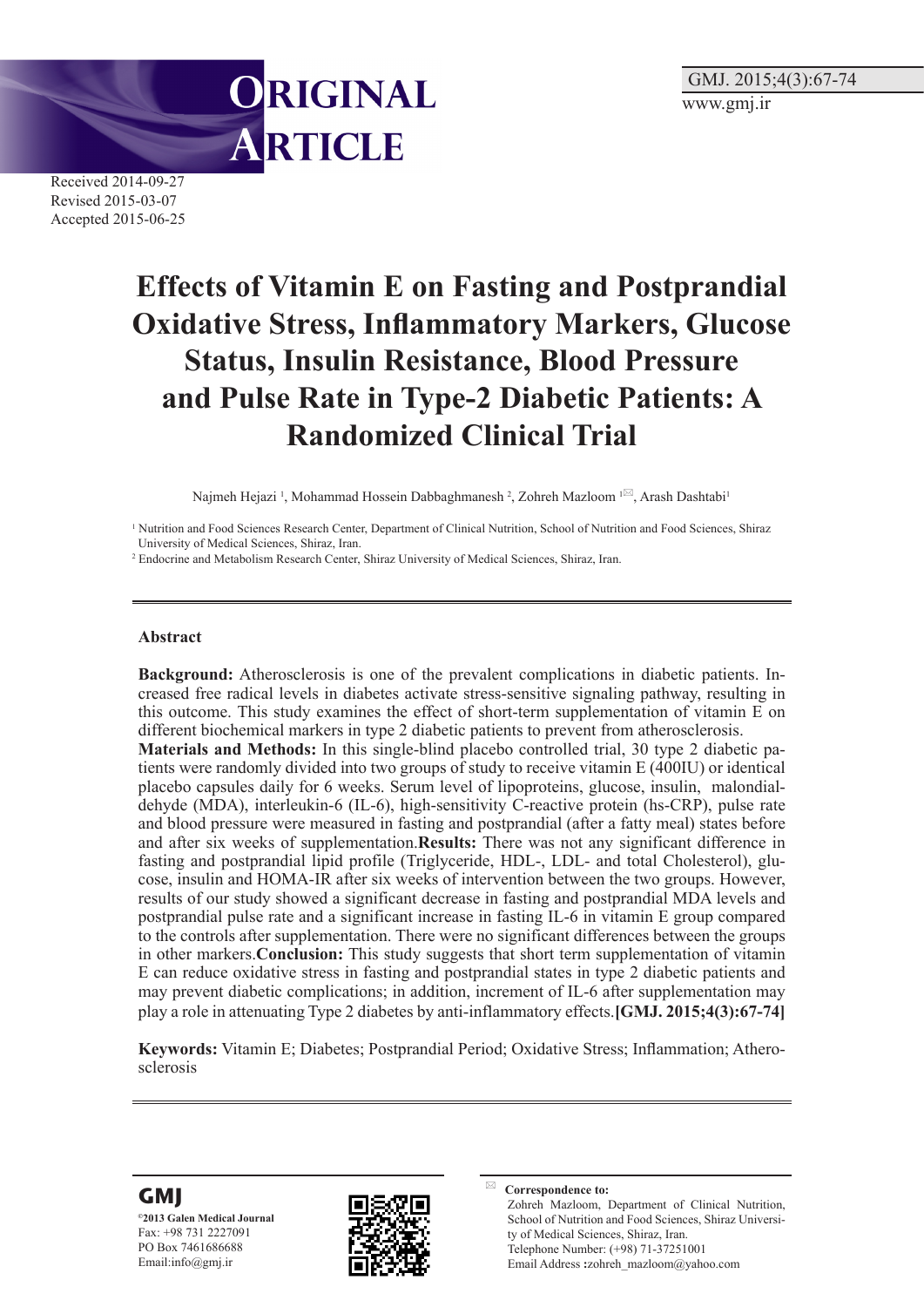# **Introduction**

Type 2 diabetes is an established risk factor<br>for atherosclerosis. Different complications of diabetes such as hyperlipidemia, hypertention, hyperglycemia, inflammation and disturbed endothelial function are involved in initiation of and progression to atherosclerosis [1-3]. Increased oxidative stress may be the underlying mechanism of this process [4]. Different studies have demonstrated decreased serum concentrations of α-tocopherol and ascorbate against increased levels of free radicals in diabetic patients; these are contributing factors for oxidative stress [5].

Evidence shows that postprandial state, i.e. the period that comprises and follows a meal, can affect oxidative stress more strongly than fasting state [6]. Postprandial hyperglycemia and lipidemia are two predictors of cardiovascular disease (CVD); both of these may have direct toxic effects on the vascular endothelium mediated by increased oxidative stress [7]. Increased oxidative stress in postprandial state is associated with excessive production of free radicals just as reactive oxygen species (ROS) [8].

These radicals activate several biochemical pathways, which are associated with insulin resistance, enhanced expression of cytokines, decreased concentration of nitric oxide (NO) as a vasodilator and increased peroxidation of lipids through stress sensitive signaling pathway by activating protein kinase-C (PKC), NF-kB and activator protein-1 (AP-1) [9, 10]. Depletion of antioxidants in diabetic patients with increased production of free radicals in these patients showed that with repletion of antioxidant reserves, secondary complication of diabetes such as atherosclerosis may be prevented.

Vitamin E ( -tocopherol) is one of the most readily available dietary antioxidants. This fat soluble antioxidant is transported in plasma lipoproteins and precipitated into the membrane and fat storage sites [11]. Vitamin E scavenges peroxyl radicals as a chain-breaking antioxidant and protects from poly-unsaturated fatty acids (PUFA) in membrane phospholipids and in plasma lipoproteins [12]. Lipid radicals react with vitamin E 1,000 times more rapidly

than they do with PUFA. Vitamin E donates hydrogen to lipid radicals and produces an antioxidant radical which is neutralized with ascorbic acid and converts back to alpha-tocopherol [11].

Although theoretical debates support supplementation of vitamin E in diabetic patients, the question which still remains is whether this is really effective. The aim of this study is to evaluate the effects of vitamin E supplementation on different markers such as blood glucose, insulin, lipid profile, Malondialdehyde (MDA) as lipid peroxidation marker, inflammatory markers, pulse rate and blood pressure in fasting and postprandial states in diabetic patients to show that whether this supplementation can have beneficial effects on modulating underlying risk factors in order to decrease or prevent cardiovascular disease in this group.

## **Materials and Methods**

### *Participants*

Thirty patients (8 men and 22 women) with type 2 diabetes mellitus participated in this randomized single blind placebo controlled clinical trial from Diabetes Association of Shiraz, Iran which is affiliated to Shiraz University of Medical Sciences after screening of 408 diabetic patients for eligibility.

Patients were included in the study with the following inclusion criteria: diabetes' duration 1-15 years and a fasting blood glucose (FBG)  $\geq$ 126 mg/dl or diagnosed with type 2 diabetes by a co-advisor endocrinologist. Those patients, who had the history of smoking, alcohol abuse, clinical evidence of overt vascular disease and acute or chronic inflammatory diseases were excluded.

The included patients should not have been treated with lipid lowering drugs, hormone replacement therapy, insulin, diuretics, β-blockers, aspirin and supplemental vitamins.

All the subjects were fully informed of the purpose and procedures of the trial and were free to leave the trial at any time. A written informed consent was obtained from all participants. The research protocol was approved by the Ethics Committee on Human Experimentation of Shiraz University of Medical Scienc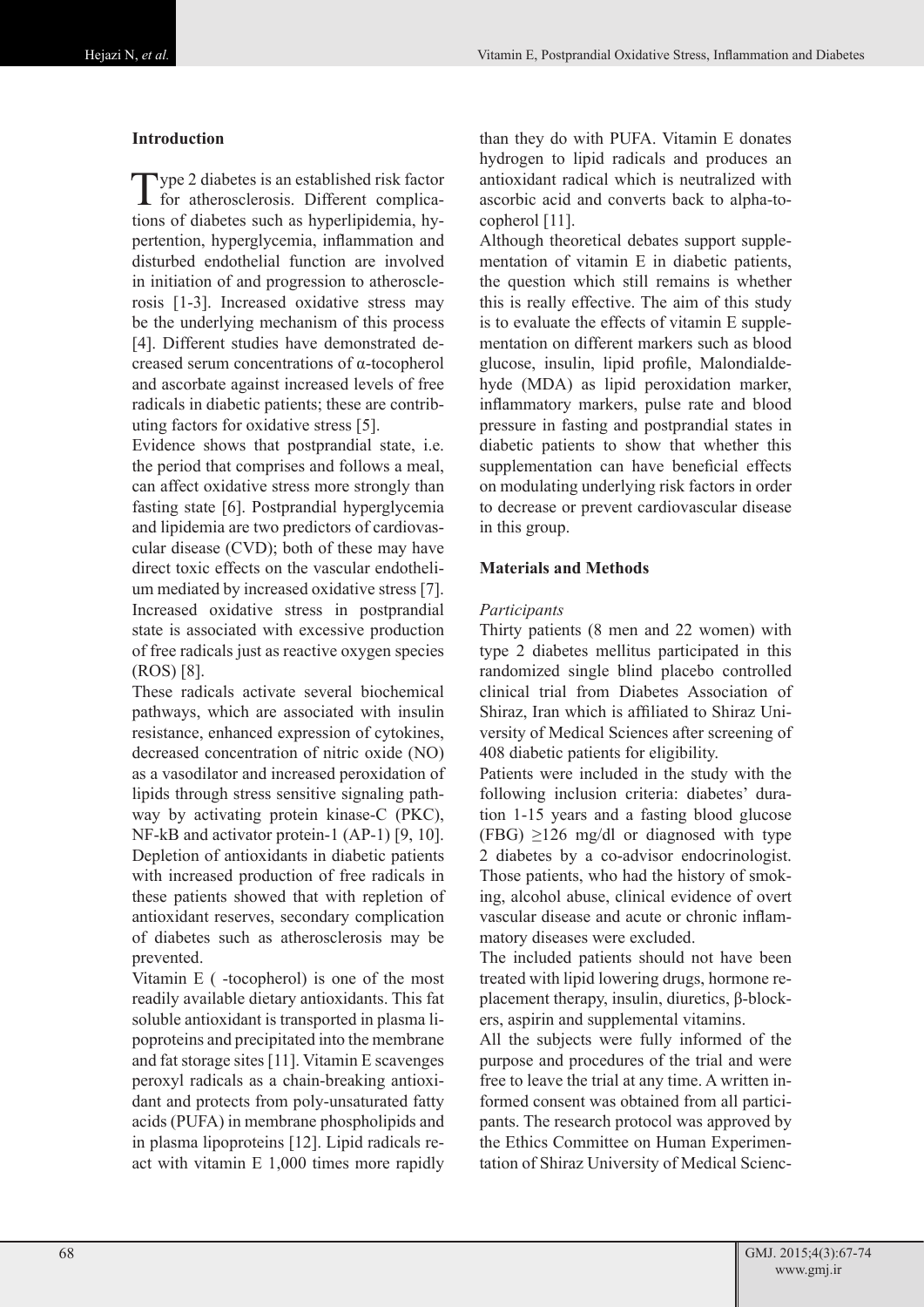es (NO: 88-4600) and this study was registered to Iranian Registry of Clinical Trials (IRCT) with the ID of IRCT138904073236N1.

Diabetic participants were divided into two groups of study by block randomization with fixed block size of four. The treatment group received vitamin E (400IU/per day) and the control group received placebo (acetate cellulose) for six weeks. The supplement and placebo capsules looked identical and were especially prepared for this study by General Nutrition Center (GNC) in the USA. We asked the participants to avoid any changes in their oral hypoglycemic drugs whenever possible. *Treatment Protocol*

This study began at 07:00 a.m. after a 12-hour overnight fasting. 5 milliliters of blood was drawn for serum total, LDL and HDL-cholesterol, triglyceride, malondialdehyde (MDA), hs-CRP, interleukin-6 (IL-6), glucose and insulin measurements. Pulse rate, systolic and diastolic blood pressures were also measured in fasting state. Each subject was then given a breakfast that contained 80 grams fat ( including a piece of cake, a small cheese sandwich and 200 ml high fat milk); afterwards they were told to take a rest in a chair and watch a television without having any food, tea and or coffee. Two hours after finishing the test meal, biochemical markers, pulse rate, systolic and diastolic blood pressures were measured repeatedly (postprandial state).

At this point, the patients in the treatment group received vitamin E (400 IU/day) and the control group received identical placebo for six weeks. At the end of the sixth week, the baseline procedure was repeated and fasting and 2-hour postprandial biochemical markers, pulse rate and systolic and diastolic blood pressures were measured.

Lipid profiles and blood glucose were measured by biosystemA-25 autoanalyser. Plasma MDA concentration was measured by determining the levels of TBARS (Thiobarbituric acid reactive substances) as a measure of lipid peroxidation by using spectophotometric assay. Serum concentration of Insulin and hs-CRP were measured using a commercially available ELISA kit (biosource kit for insulin and Immuno-Biological Laboratories kit for hs-CRP). We used RIA method for measure-

ment of IL-6 (Biosource kit). Moreover, insulin resistance was measured by homeostasis model assessment (HOMA-IR) based on this equation: [glucose (mmol/L)  $\times$  insulin ( $\mu$ IU/ mL)] / 22.5 [13].

Pulse rate detection and blood pressure measurement were conducted by the same one for each patient before and after intervention. *Data Analysis*

Data analysis was carried out using Mann-Whitney U-test to compare mean differences between both groups in SPSS software version 16. Basic data were expressed as mean±standard deviation, fasting and postprandial biochemical parameters before and after the intervention expressed as median (inter-quartile range). It was considered significant if P value was lower than 0.05.

## **Results**

There was no significant difference between the vitamin E and placebo groups at baseline in demographic characteristics such as sex, age, duration of diabetes, body mass index (BMI), daily dose of drugs and biochemical parameters. Three patients were excluded from statistical analysis because they interrupted the trial treatment (Table1).

As shown in Tables 2 and 3, there wasn't any significant difference in fasting and postprandial lipid profile (Triglyceride, HDL-, LDLand total Cholesterol), glucose, insulin and HOMA-IR after six weeks of intervention between the two groups.

Significant decreases in fasting and postprandial serum MDA levels  $(0.033 \text{ and } 50.001)$ . respectively) in the treatment group were recorded compared to the placebo group (Table 4). No significant differences were shown in fasting and postprandial inflammatory markers except fasting IL-6 (p=0.008) (Table 4).

Table 5 shows the fasting and postprandial systolic/diastolic blood pressure and pulse rates in the two groups. Following 6 weeks of supplementation, there was a significant decrease in postprandial pulse rate in the treatment group compared to the placebo group. There were no significant changes in fasting and postprandial systolic/diastolic blood pressure and fasting pulse rate.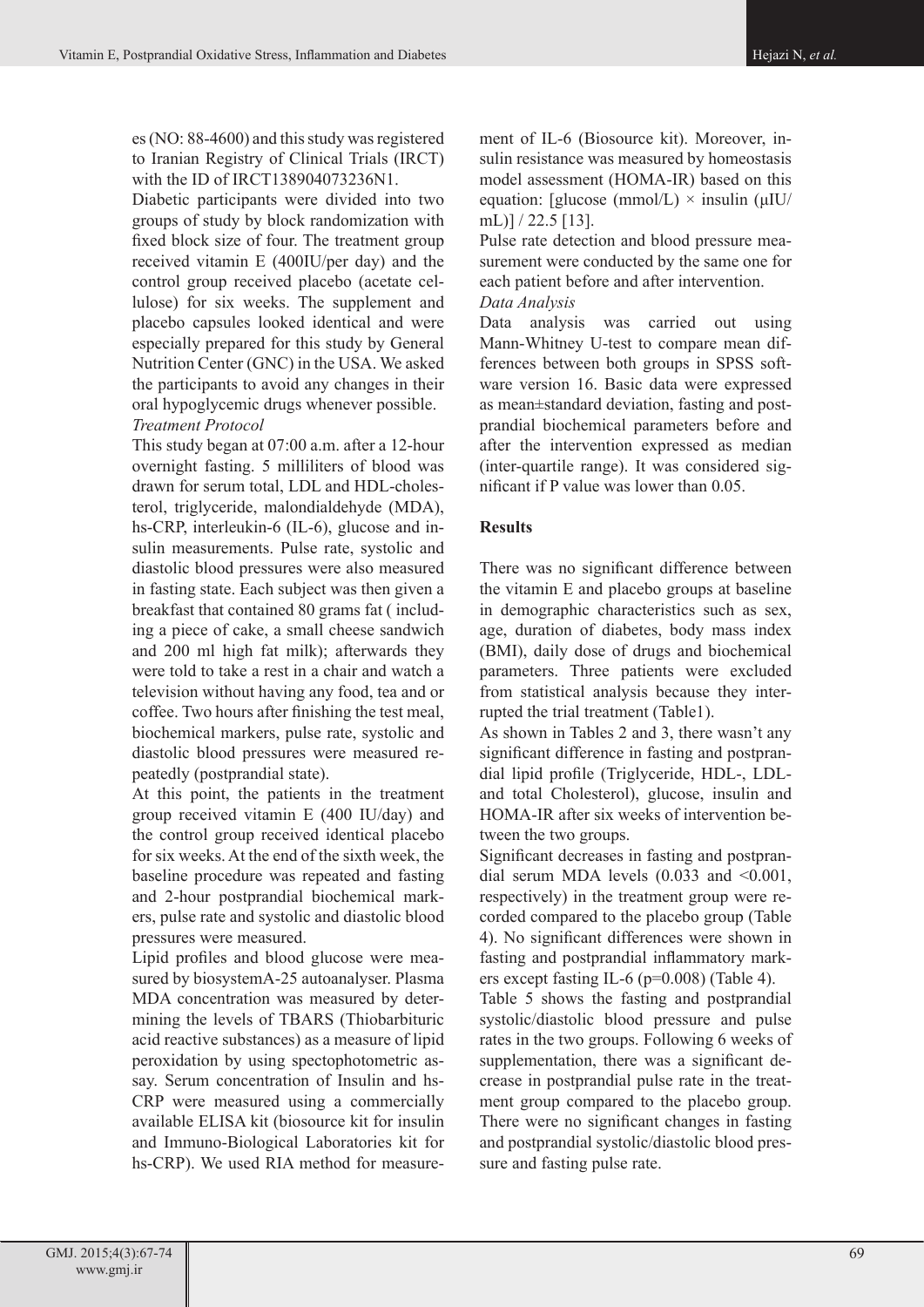| <b>Parameters</b>            | <b>Groups</b>      | P-value            |       |  |
|------------------------------|--------------------|--------------------|-------|--|
|                              | Vitamin $E^*$      | Placebo*           |       |  |
| N (female/male)              | 14(11/3)           | 13(9/4)            | 0.847 |  |
| Age (years)                  | $48 \pm 6.28$      | $46.61 \pm 7.58$   | 0.905 |  |
| Duration of diabetes (years) | $5.14\pm3.82$      | $4.92\pm4.78$      | 0.841 |  |
| Body mass index $(kg/m2)$    | $29.22 \pm 6.62$   | $28.81\pm4.04$     | 0.258 |  |
| Metformin $(g/day)$          | $1\pm 0.85$        | $0.73 \pm 0.75$    | 0.135 |  |
| Glibenclamide (mg/day)       | $7.5 \pm 8.49$     | $9.61 \pm 8.02$    | 0.814 |  |
| $Glu$ (mg/dl)                | $157.78 \pm 50.21$ | $138 \pm 39.92$    | 0.629 |  |
| $TG \, (mg/dl)$              | $168.78\pm 66.77$  | $147.15 \pm 37.38$ | 0.944 |  |
| $Chol$ (mg/dl)               | $208.64\pm29.3$    | $200.15 \pm 17.54$ | 0.354 |  |
| $LDL-C$ (mg/dl)              | $142.47\pm 25.33$  | $133.32\pm15.01$   | 0.747 |  |
| $HDL-C$ (mg/dl)              | $32.41 \pm 9.83$   | $37.4 \pm 5.6$     | 0.116 |  |

#### **Table1.** Patient Characteristics and Biochemical Profiles

\*Data expressed as mean±SD except N (number of participants).

|                             | <b>Groups</b>          |               |                            |               |                     |
|-----------------------------|------------------------|---------------|----------------------------|---------------|---------------------|
| <b>Parameters</b>           | Vitamin E Median(IQR*) |               | <b>Placebo Median(IQR)</b> |               | $P-value^{\dagger}$ |
|                             | <b>Baseline</b>        | After 6 weeks | <b>Baseline</b>            | After 6 weeks |                     |
| <b>Before meal(fasting)</b> |                        |               |                            |               |                     |
| $TG \, (mg/dl)$             | 170.5(104.25)          | 162(61.75)    | 152(69)                    | 138(42)       | 0.685               |
| $Chol$ (mg/dl)              | 211.5(33.75)           | 211.5(26.5)   | 204(24)                    | 198(44)       | 0.519               |
| $LDL-C$ (mg/dl)             | 136.85(38.88)          | 142.9(30.57)  | 138.3(30)                  | 126.8(40.2)   | 0.43                |
| $HDL-C$ (mg/dl)             | 30.1(14.72)            | 29.7(13.6)    | 38.5(7.4)                  | 36.9(14.3)    | 0.55                |
| 2 h after meal              |                        |               |                            |               |                     |
| $TG \, (mg/dl)$             | 263(150.25)            | 220(87)       | 227(80)                    | 233(131)      | 0.756               |
| $Chol$ (mg/dl)              | 211(49)                | 203.5(39.25)  | 202(32)                    | 209(42)       | 0.867               |
| $LDL-C$ (mg/dl)             | 117.6(35.32)           | 126.9(48.75)  | 122.2(28.3)                | 111.7(36.2)   | 0.145               |
| HDL-C (mg/dl)               | 33.5(13.4)             | 28.1(14.62)   | 37.5(6.4)                  | 36.7(12.9)    | 0.116               |

#### **Table2.** Lipid Profile in Fasting and Postprandial States before and after Supplementation

\* The interquartile range (IQR) is the distance between the 75th percentile and the 25th percentile.

† indicates difference between two groups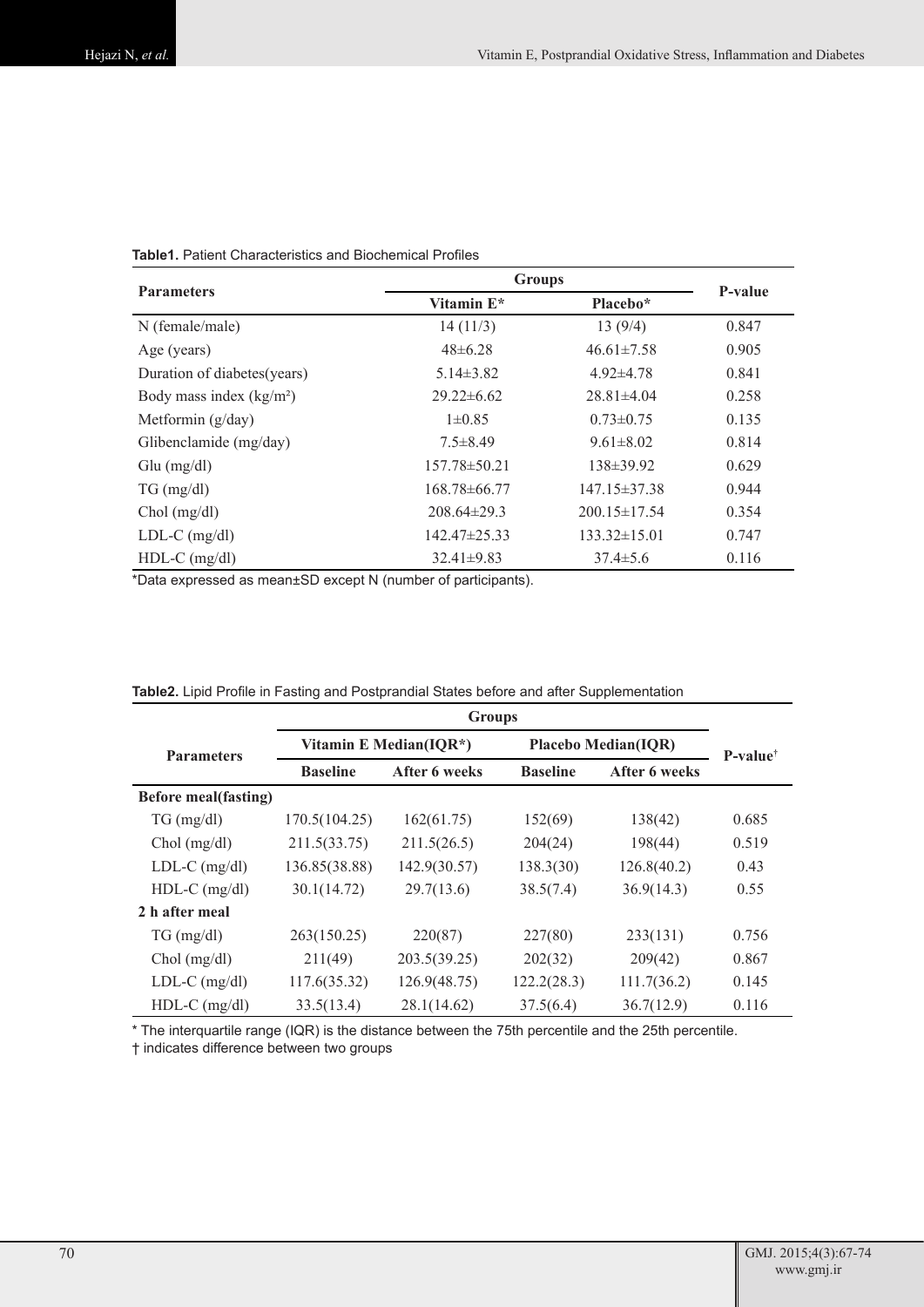|                              | <b>Groups</b>                   |               |                               |               |         |
|------------------------------|---------------------------------|---------------|-------------------------------|---------------|---------|
| <b>Parameters</b>            | <b>Vitamin E</b><br>Median(IQR) |               | <b>Placebo</b><br>Median(IQR) |               | P-value |
|                              | <b>Baseline</b>                 | After 6 weeks | <b>Baseline</b>               | After 6 weeks |         |
| <b>Before meal (fasting)</b> |                                 |               |                               |               |         |
| Glucose(mg/dl)               | 147(91.5)                       | 138.5(56.5)   | 132(57)                       | 116(57)       | 0.519   |
| Insulin $(\mu U/ml)$         | 9.8(7.25)                       | 10(4.6)       | 10.2(10.5)                    | 12.9(7.7)     | 0.325   |
| HOMA index                   | 3.49(2.73)                      | 3.5(1.95)     | 3.52(3.07)                    | 3.58(3.81)    | 0.519   |
| 2 h after meal               |                                 |               |                               |               |         |
| Glucose(mg/dl)               | 177.5(107.5)                    | 180(87.75)    | 177(60)                       | 185(74)       | 0.905   |
| Insulin $(\mu U/ml)$         | 30.45(36.18)                    | 41.75(27.83)  | 44.4(70.9)                    | 36.8(131.8)   | 0.867   |
| <b>HOMA</b> index            | 16.16(13.16)                    | 19.17(15.68)  | 24.43(26.3)                   | 15.59(27.46)  | 0.905   |

**Table3.** Glycemic Properties in Fasting and Postprandial States before and after Supplementation

**Table4.** Inflammatory and Oxidative Stress Markers in Fasting and Postprandial States before and after Supplementation

|                             | <b>Groups</b>         |               |                            |               |                           |
|-----------------------------|-----------------------|---------------|----------------------------|---------------|---------------------------|
| <b>Parameters</b>           | Vitamin E Median(IOR) |               | <b>Placebo Median(IOR)</b> |               | P-value                   |
|                             | <b>Baseline</b>       | After 6 weeks | <b>Baseline</b>            | After 6 weeks |                           |
| <b>Before meal(fasting)</b> |                       |               |                            |               |                           |
| $hs-CRP(\mu g/ml)$          | 2.3(10.98)            | 3.6(5.32)     | 3.6(7.9)                   | 2.9(9.1)      | 0.085                     |
| IL-6 $(pg/ml)$              | 3.8(4.5)              | 19.2(15.4)    | 4.8(7.6)                   | 10.4(3.6)     | $0.008*$                  |
| MDA(µmol/L)                 | 8.87(4.9)             | 6.72(3.26)    | 5.3(3.75)                  | 6.75(3.75)    | $0.033*$                  |
| 2 h after meal              |                       |               |                            |               |                           |
| $hs-CRP(\mu g/ml)$          | 2.05(7.3)             | 3(7.53)       | 3.6(8.1)                   | 3.7(10.5)     | 0.56                      |
| IL-6 $(pg/ml)$              | 4.8(7.5)              | 4(4.4)        | 3.6(7.6)                   | 5.6(7.6)      | 0.432                     |
| MDA(µmol/L)                 | 9.25(4.65)            | 6.42(3.19)    | 4.5(1.35)                  | 6.7(4.1)      | $\leq 0.001$ <sup>*</sup> |

\* P≤0.05 be significant.

**Table5.** Blood Pressure and Pulse Rate in Fasting and Postprandial States before and after Supplementation

|                             | <b>Groups</b>          |               |                            |               |          |
|-----------------------------|------------------------|---------------|----------------------------|---------------|----------|
| <b>Parameters</b>           | Vitamin E Median(IQR*) |               | <b>Placebo Median(IQR)</b> |               | P-valuet |
|                             | <b>Baseline</b>        | After 6 weeks | <b>Baseline</b>            | After 6 weeks |          |
| <b>Before meal(fasting)</b> |                        |               |                            |               |          |
| Systolic $BP^{\ddagger}$    | 125(15.25)             | 119(28.25)    | 132(15)                    | 132(19)       | 0.375    |
| Diastolic BP                | 78(13)                 | 79(20.25)     | 87(13)                     | 85(7)         | 0.325    |
| Pulse rate                  | 76.5(16)               | 80(11.75)     | 79(27)                     | 86(15)        | 0.202    |
| 2 h after meal              |                        |               |                            |               |          |
| Systolic BP                 | 126.5(22)              | 119(29.25)    | 135(17)                    | 129(14)       | 0.616    |
| Diastolic BP                | 79(16.25)              | 73(16.75)     | 85(15)                     | 84(8)         | 0.094    |
| Pulse rate                  | 93(12.25)              | 83.31(16.75)  | 89(18)                     | 97(11)        | $0.007*$ |

\***IQR:** The interquartile range

†P≤0.05 be significant

‡ **BP:** blood pressure.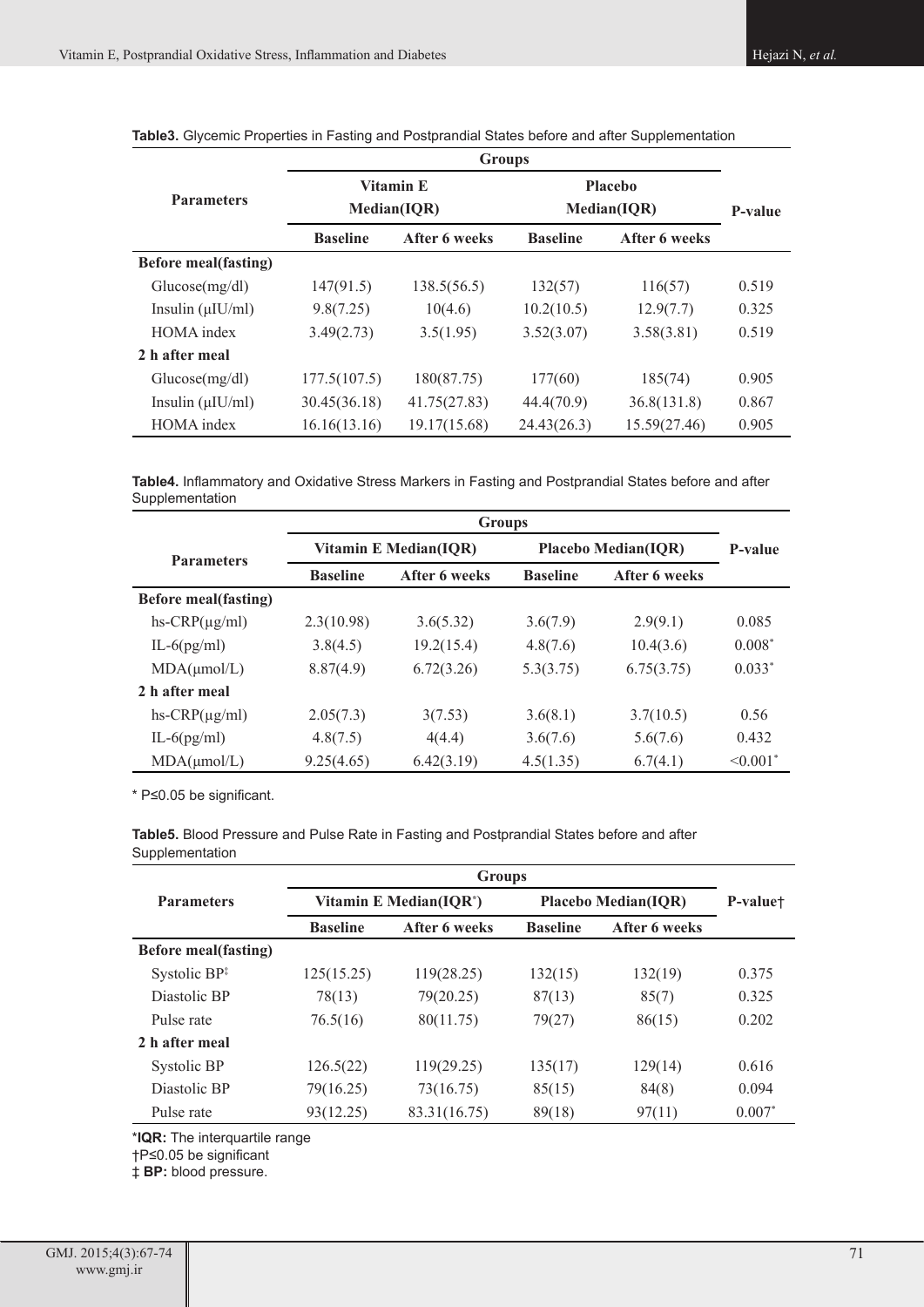# **Discussion**

This study explored the hypothesis that vitamin E supplementation might improve fasting and postprandial oxidative stress, lipid profile, glucose metabolism, hypertension, pulse rate and inflammation in type 2 diabetic patients. The results show that supplementation with 400IU vitamin E per day for 6 weeks decreases MDA levels in fasting and postprandial states significantly. We also observed a significant decrease in postprandial pulse rate and a significant increase in fasting IL-6 in vitamin E group compared to the controls, but there were no significant effects on other biochemical parameters in fasting or two hours after eating fatty meal. These findings are consistent with the results obtained by Mazloom *et al*. in a 6 week placebo-controlled supplementation trial with vitamin C (1000mg/d) as an antioxidant in type 2 diabetic patients [14]. Also, the levels of total cholesterol, LDL-c, HDL-c and TG did not vary significantly after two months of administering 1200IU vitamin E to diabetic patients [15].

Esposito *et al*. demonstrated that consumption of antioxidants (vitamin C, 184mg, vitamin E, 19mg and ß-caroten, 15mg) with a high fat meal compared to a high fat meal without antioxidant did not significantly change the glucose, HDL-c and blood pressure after meals [16]. Likewise, LU *et al* in their investigation indicated that treating type two diabetic patients with 1 gram vitamin C three times per day for two weeks could not change IL-6, hs-CRP and oxidant form of LDL significantly [4]. In contrast, Lawrence *et al*. demonstrated that consumption of 800IU vitamin E and 2g vitamin C with oral glucose loading in healthy subjects cannot affect MDA levels and other oxidative stress markers [17]. Two studies showed that supplementation of type 2 diabetic patients with 800IU/per day and 1200IU/ per day vitamin E for one and three months respectively decreased inflammatory markers significantly [18, 19].

Increased production of free radicals concordant with reduced antioxidant defense system in diabetic patients shows the importance of antioxidant supplementation in this group [20, 21].

Diabetes is associated with lipid peroxidations increasing production of free radicals such as peroxyl and superoxide anions and thereby increasing reactive oxygen species (ROS) and reactive nitrogen species (RNS) levels in the body that cause oxidative stress condition [6, 22].This situation has been reported to be involved in pathogenesis of diabetic complications [23]. The increase of serum glucose, lipid profile (mainly TG) and insulin levels in diabetic patients are more rapid than healthy adults after eating meal (postprandial state) [24]; this state provides more substrates to produce more free radicals and is associated with higher risk of cardiovascular disease compared to fasting state.

In this regard, antioxidant consumption such as vitamin E can be effective. Vitamin E is a chain breaking antioxidant protecting the lipid phase of cells from oxidative chain reactions [24, 25] and is an important lipid-soluble antioxidant in human plasma. The antioxidant effect of tocopherols is mainly due to their ability to donate hydrogens from the phenolic ring of the molecule to lipid radicals [26]. A tocopheroxyl-radical is then formed that can be reduced back to tocopherol. This property leads to a decrease in lipid peroxidation markers like MDA, as occurred in this study.

Elevated circulating levels of free fatty acids liberated from adipose tissue or diets and hyperglycemia in diabetes increase free radicals which can activate stress sensitive signaling pathways that result in pro-inflammatory gene expression, elevated levels of endothelin-1 and angiotensin-2 and decreased levels of prostacyclin and nitric oxide (NO) [27]. These changes increase the blood pressure and pulse rate which can be intensified with the increase of free radicals such as that after a meal. In our study, we showed that consumption of vitamin E with a fatty meal thwart free radicals and decrease pulse rate postprandially.

Some studies suggest that IL-6 may exert anti-inflammatory effects by decreasing circulatory level of tumor necrosis factor α (TNF α) and stimulating the production of anti-inflammatory cytokines. Furthermore, accumulating evidence shows a link between IL-6 and AMPK (AMP-activating protein kinase). AMPK activation stimulates fatty acid oxida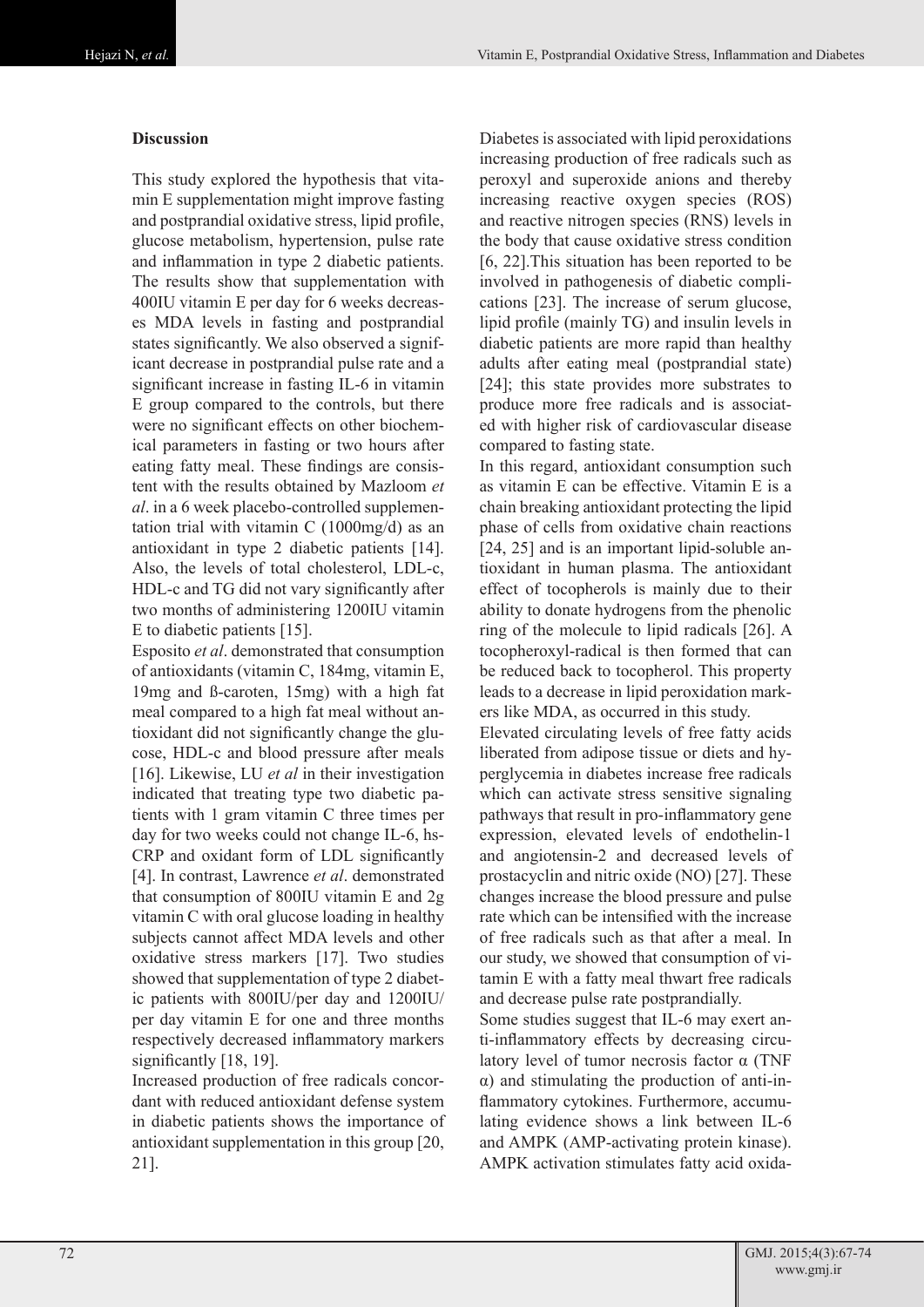tion and increases glucose uptake. IL-6 was shown to increase AMPK activation in both skeletal muscle and adipose tissue.

Thus, this trend shows that IL-6 might have a protective role in defending type-2 diabetes [28]. So in our study the increase in fasting IL-6 after supplementation might have beneficial effects in these patients. Further studies are needed to find the exact molecular mechanism of vitamin E supplementation in this regard.

# **Conclusion**

In conclusion, our study shows that short term supplementation of vitamin E is safe and effective in decreasing oxidative stress and pulse rate in type 2 diabetic patients. This sup-

plementation can be considered as alternative or additive treatments for diabetic patients to prevent chronic complications. Further studies are recommended to evaluate their long term efficacy and safety, different dose actions and their effect in longer hours postprandially.

## **Acknowledgement**

This study was funded by a grant (number 88-6400) from Shiraz University of Medical Sciences, Shiraz, Iran.

# **Conflicts of Interest**

The authors declare that there is no conflict of interest.

# **References**

- 1. Ansar H, Mazloom Z, Kazemi F, Hejazi, N. Effect of alpha-lipoic acid on blood glucose, insulin resistance and glutathione peroxidase of type 2 diabetic patients. Saudi Med J. 2011; 32(6), 584-8.
- 2. Pinhas-Hamiel O, Zeitler P. Acute and chronic complications of type 2 diabetes mellitus in children and adolescents. The Lancet. 2007; 369(9575):1823-31.
- 3. Selvin E, Marinopoulos S, Berkenblit G, Rami T, Brancati FL, Powe NR, *et al*. Meta-analysis: glycosylated hemoglobin and cardiovascular disease in diabetes mellitus. Annals of internal medicine. 2004;141(6):421-31.
- 4. Lu Q, Bjorkhem I, Wretlind B, Diczfalusy U, Henriksson P, Freyschuss A. Effect of ascorbic acid on microcirculation in patients with Type II diabetes: a randomized placebo-controlled cross-over study. Clinical Science. 2005;108(6):507- 14.
- 5. Reunanen A, Knekt P, Aaran R, Aromaa A. Serum antioxidants and risk of non-insulin dependent diabetes mellitus. European journal of clinical nutrition. 1998;52(2):89- 93.
- 6. Lefe`bvre PJ, Scheen AJ. The Postprandial

State and Risk of Cardiovascular Disease. Diabet Med. 1998; 15(Suppl. 4):S63–S8.

- 7. Sies H, Stahl W, Sevanian A. Nutritional, dietary and postprandial oxidative stress. The Journal of nutrition. 2005;135(5):969- 72.
- 8. Rosen P, Nawroth PP, King G, Moller W, Tritschler HJ, Packer L. The role of oxidative stress in the onset and progression of diabetes and its complications: a summary of a Congress Series sponsored by UNESCO-MCBN, the American Diabetes Association and the German Diabetes Society. Diabetes/ metabolism research and reviews. 2001;17(3):189-212.
- 9. Kim JA, Montagnani M, Koh KK, Quon MJ. Reciprocal relationships between insulin resistance and endothelial dysfunction: molecular and pathophysiological mechanisms. Circulation. 2006;113(15):1888-904.
- 10. Evans JL. Oxidative Stress and Stress-Activated Signaling Pathways: A Unifying Hypothesis of Type 2 Diabetes. Endocrine Reviews. 2002;23(5):599-622.
- 11. Traber MG. Vitamin E. In: Shils ME,Shike M, Ross AC, Caballera B, Cousins RJ,